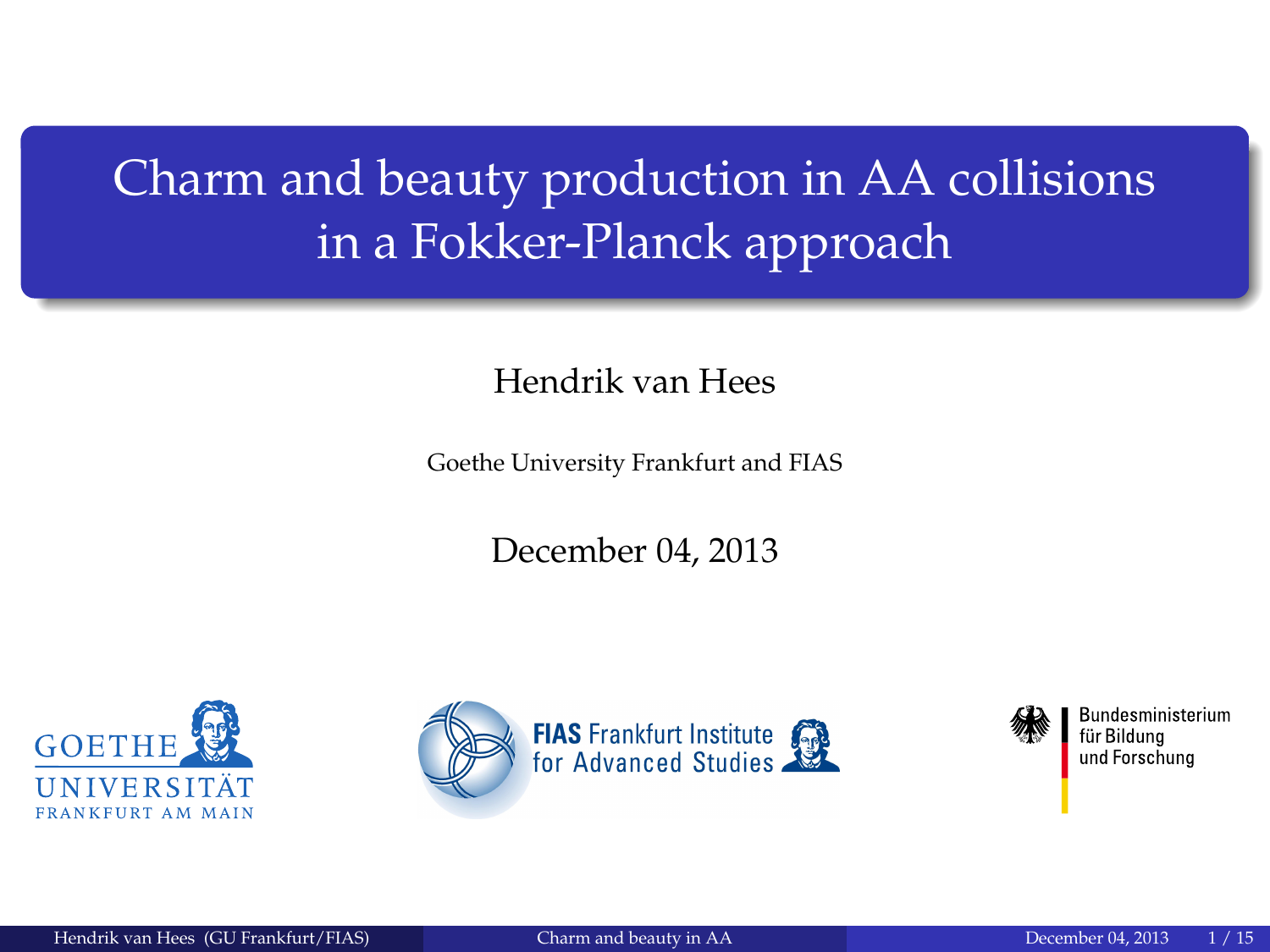## Outline

- <sup>1</sup> [Heavy-quark interactions in the sQGP](#page-2-0)
	- [Heavy quarks in heavy-ion collisions](#page-2-0)
	- [Heavy-quark diffusion: The Langevin Equation](#page-4-0)
	- Non-perturbative HO interactions
		- [Resonance model for HQ-q Scattering](#page-5-0)
		- [T-matrix approach with lQCD potentials](#page-6-0)

### <sup>3</sup> [Comparison with data](#page-8-0)

- [Nonphotonic electrons at RHIC](#page-8-0)
- [D mesons at LHC](#page-9-0)
- **[Predictions for D mesons at FAIR](#page-10-0)**
- [Dileptons from correlated D](#page-13-0) D decays

### **[Summary and Outlook](#page-14-0)**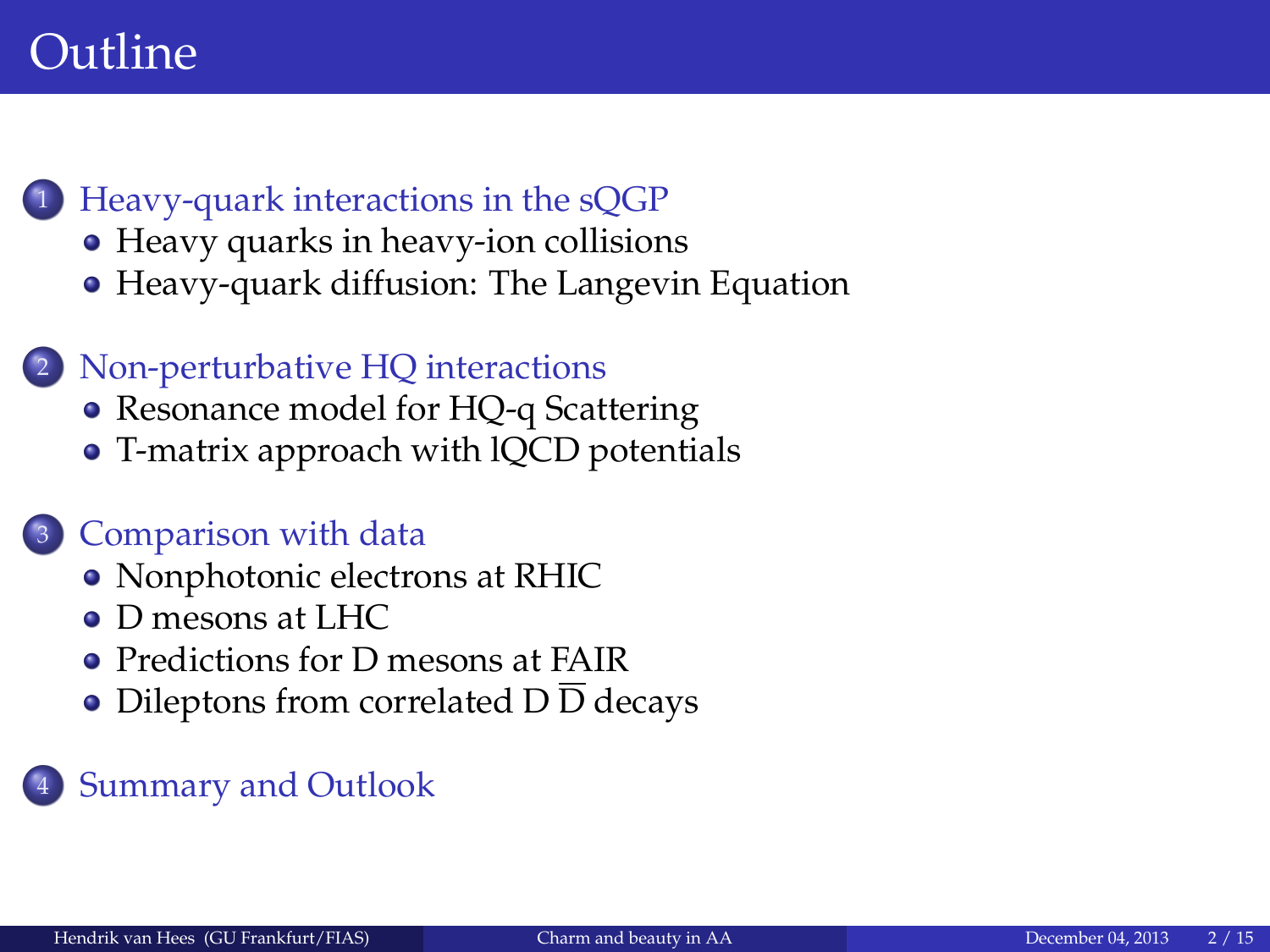- <span id="page-2-0"></span>• Fast equilibration of hot and dense matter in heavy-ion collisions: collective flow (nearly ideal hydrodynamics)  $\Rightarrow$  sOGP
- Heavy quarks as calibrated probe of QGP properties
	- produced in early hard collisions: well-defined initial conditions
	- not fully equilibrated due to large masses
	- heavy-quark diffusion  $\Rightarrow$  probes for OGP-transport properties
- Langevin simulation within UrQMD-hydro hybrid model
- sensitivity to medium evolution

⇒ [P. B. Gossiaux, S. Vogel, HvH, J. Aichelin, R. Rapp, M. He, M. Bluhm, arXiv: 1102.1114 [hep-ph]]

- drag and diffusion coefficients
	- *T*-matrix approach with static lattice-QCD heavy-quark potentials
	- resonance formation close to *Tc*
	- mechanism for non-perturbative strong interactions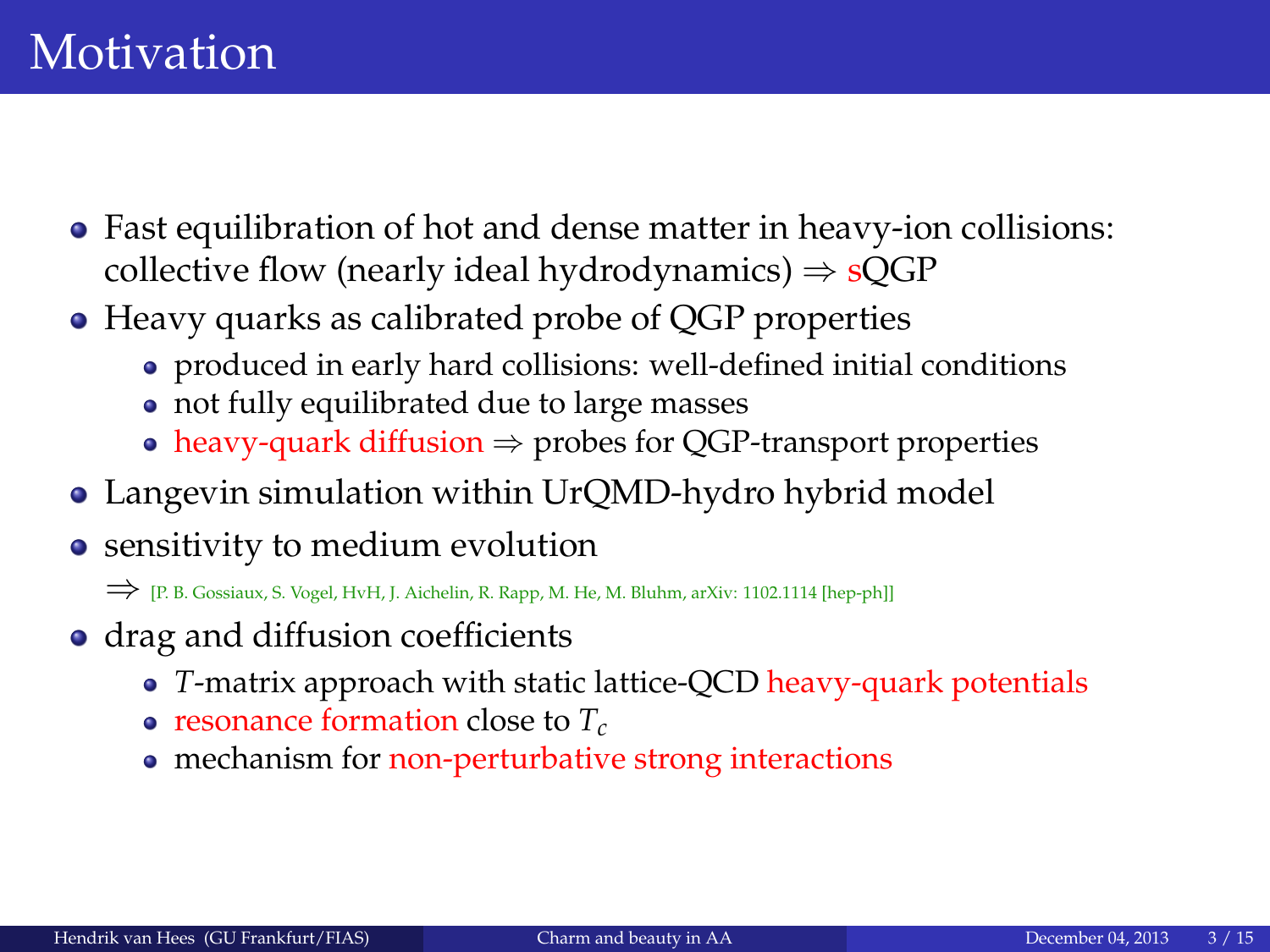# Heavy Quarks in Heavy-Ion collisions



hard production of HQs described by  $PDF's + pQCD$  ( $PYTHIA$ )

### $c,b$  quark



HQ rescattering in QGP: Langevin simulation drag and diffusion coefficients from microscopic model for HQ interactions in the sQGP



Hadronization to  $D,B$  mesons via quark coalescence  $+$  fragmentation



 $e^\pm$  "non-photonic" electron observables semileptonic decay ⇒  $R_{AA}^{\mathrm{e^+e^-}}(p_T),\ v_{2}^{e^+e^-}(p_T)$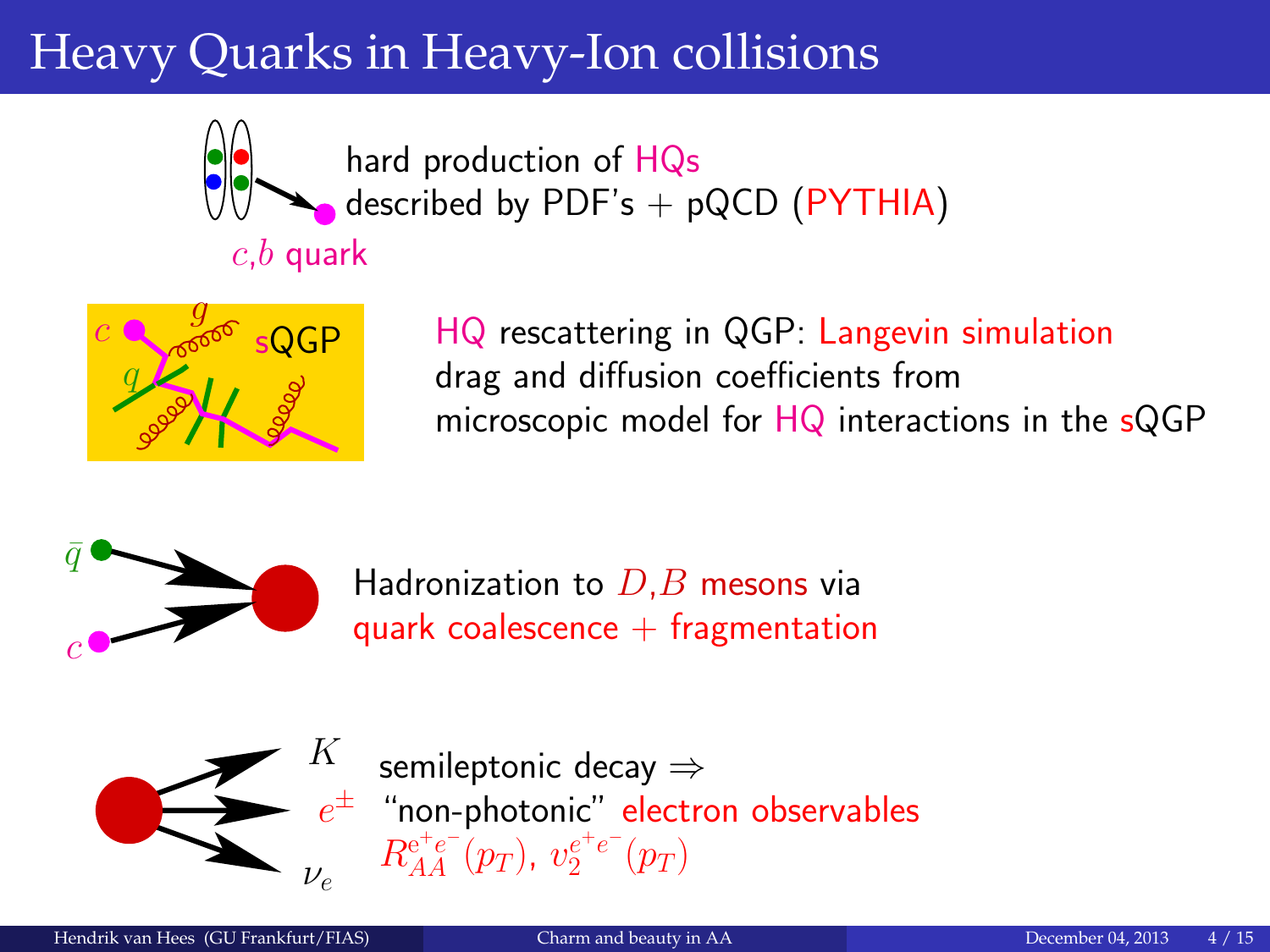### <span id="page-4-0"></span>Relativistic Langevin process

- Langevin process: friction force + Gaussian random force
- in the (local) rest frame of the heat bath

$$
\begin{aligned} \mathbf{d}\vec{x} &= \frac{\vec{p}}{E_p} \mathbf{d}t, \\ \mathbf{d}\vec{p} &= -A\,\vec{p}\,\mathbf{d}t + \sqrt{2\mathbf{d}t} \left[\sqrt{B_0}P_\perp + \sqrt{B_1}P_\parallel\right] \vec{w} \end{aligned}
$$

- $\vec{w}$ : normal-distributed random variable
- *A*: friction (drag) coefficient
- $\bullet$  *B*<sub>0.1</sub>: diffusion coefficients
- Einstein dissipation-fluctuation relation  $B_1 = E_p T A$ .
- flow via Lorentz boosts between "heat-bath frame" and "lab frame"
- *A* and *B*<sup>0</sup> from microscopic models for *qQ*, *gQ* scattering
- background medium: UrQMD  $\rightarrow$  hydro  $\rightarrow$  UrQMD

[R. Rapp, HvH, R. C. Hwa and X. N. Wang (eds.), Quark-Gluon Plasma Vol. IV, World Sientific (2010), arXiv: 0903.1096 [hep-ph]; M. He, HvH, P. B.

Gossiaux, R. J. Fries, R. Rapp, Phys. Rev. E **88**, 032138 (2013)]

Hendrik van Hees (GU Frankfurt/FIAS) [Charm and beauty in AA](#page-0-0) December 04, 2013 5 / 15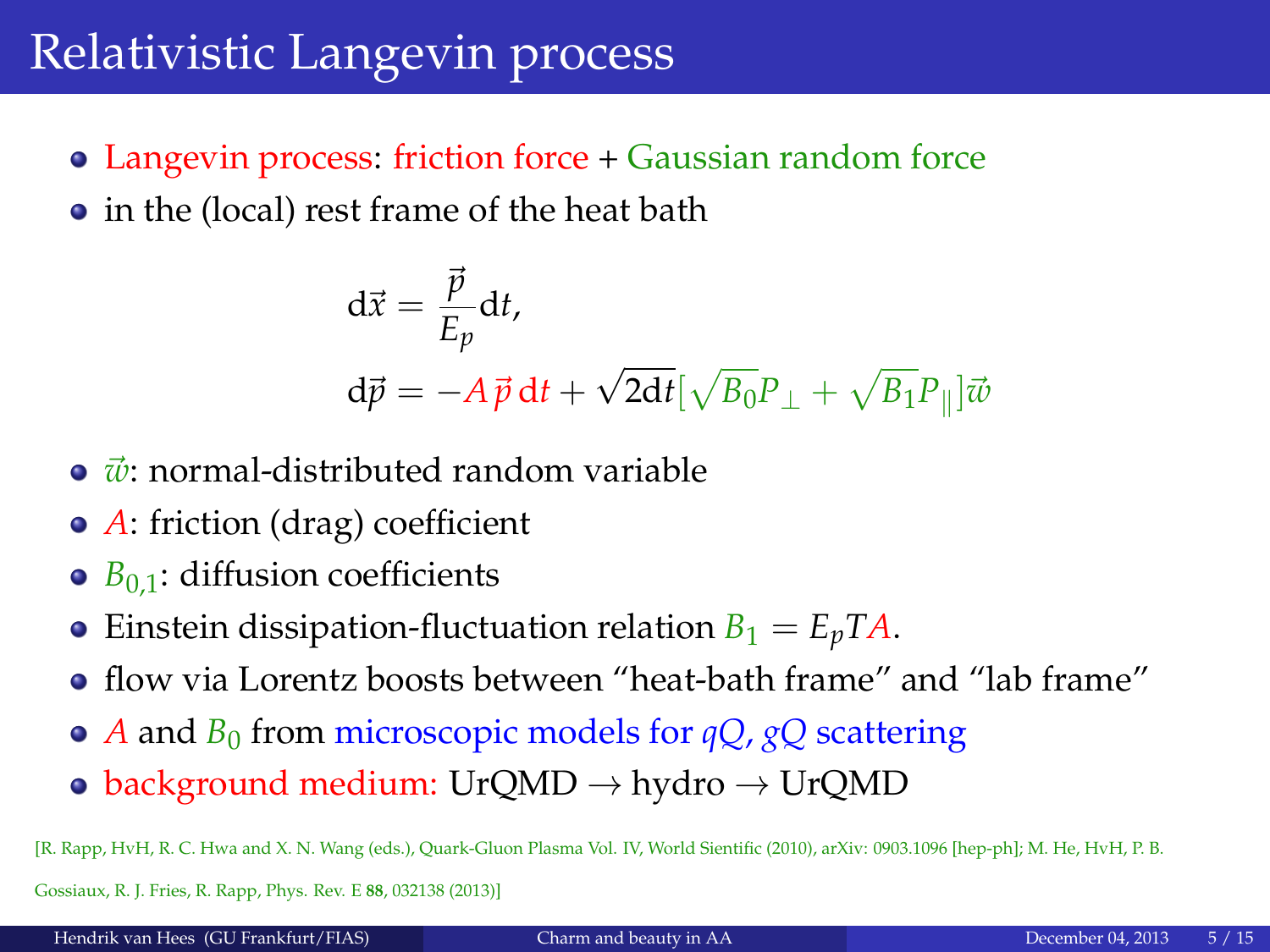## <span id="page-5-0"></span>Non-perturbative interactions: Resonance Scattering

- General idea: Survival of *D* and *B*-meson like resonances above *T<sup>c</sup>*
- model based on chiral symmetry (light quarks) HQ-effective theory
- elastic heavy-light-(anti-)quark scattering



*D*- and *B*-meson like resonances in sQGP



#### • parameters

- $m_D = 2$  GeV,  $\Gamma_D = 0.4 \dots 0.75$  GeV
- $m_B = 5$  GeV,  $\Gamma_B = 0.4 \dots 0.75$  GeV

[HvH, R. Rapp, Phys. Rev. C **71**, 034907 (2005); HvH, V. Greco, R. Rapp, Phys. Rev. C 73, 034913 (2006) ]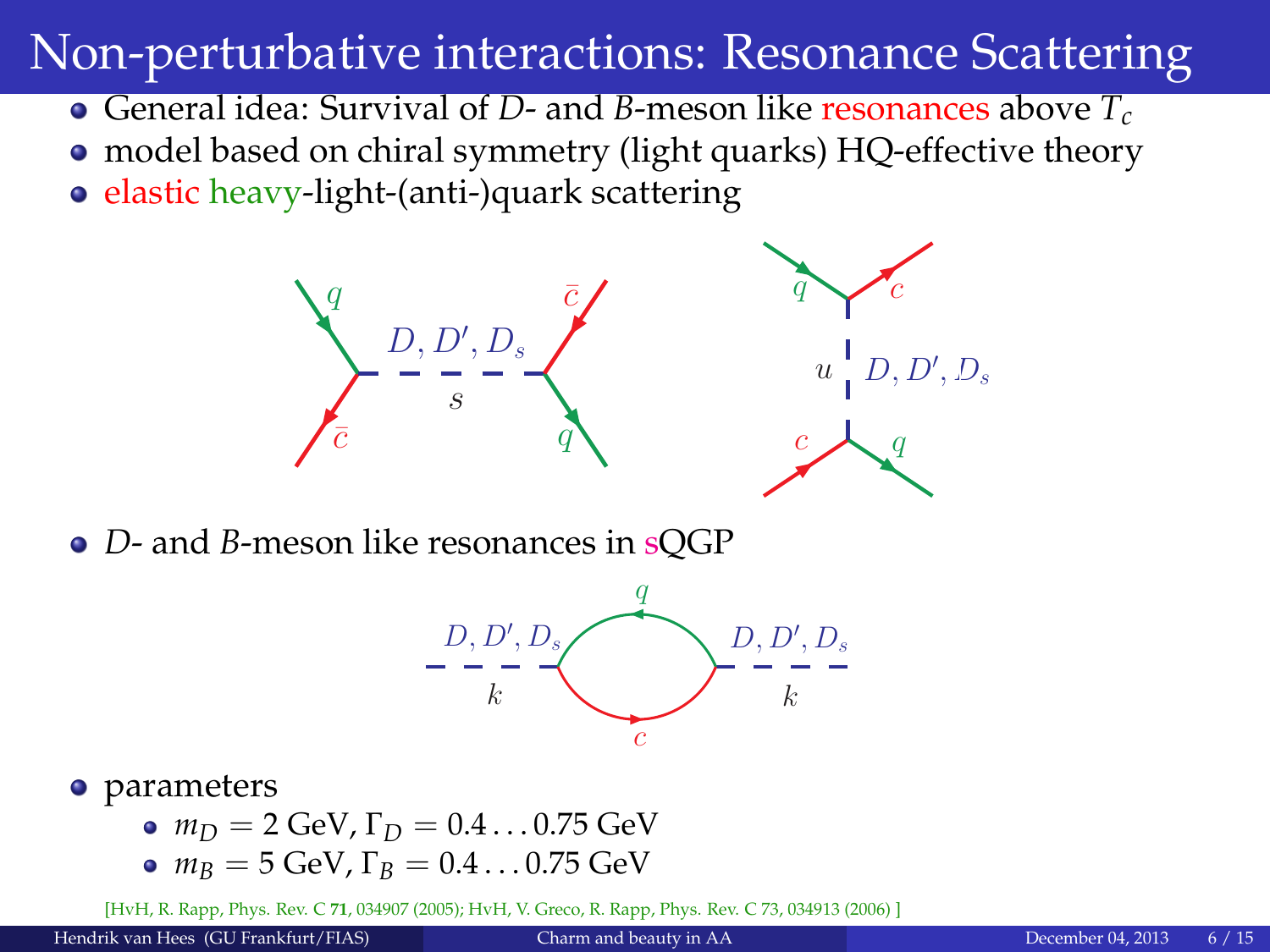### <span id="page-6-0"></span>T-matrix

● Brueckner many-body approach for elastic *Qq*, *Q* $\bar{q}$  scattering



- *V*: static  $q\bar{q}$  potential from lattice QCD (*F* and *U*)
- reduction scheme: 4D Bethe-Salpeter  $\rightarrow$  3D Lipmann-Schwinger
- *S* and *P* waves
- Relation to invariant matrix elements

$$
\sum |\mathcal{M}(s)|^2 \propto \sum_{q} d_a \left( |T_{a,l=0}(s)|^2 + 3|T_{a,l=1}(s)|^2 \cos \theta_{\rm cm} \right)
$$

[HvH, M. Mannarelli, V. Greco, R. Rapp, Phys. Rev. Lett. **100**, 192301 (2008)]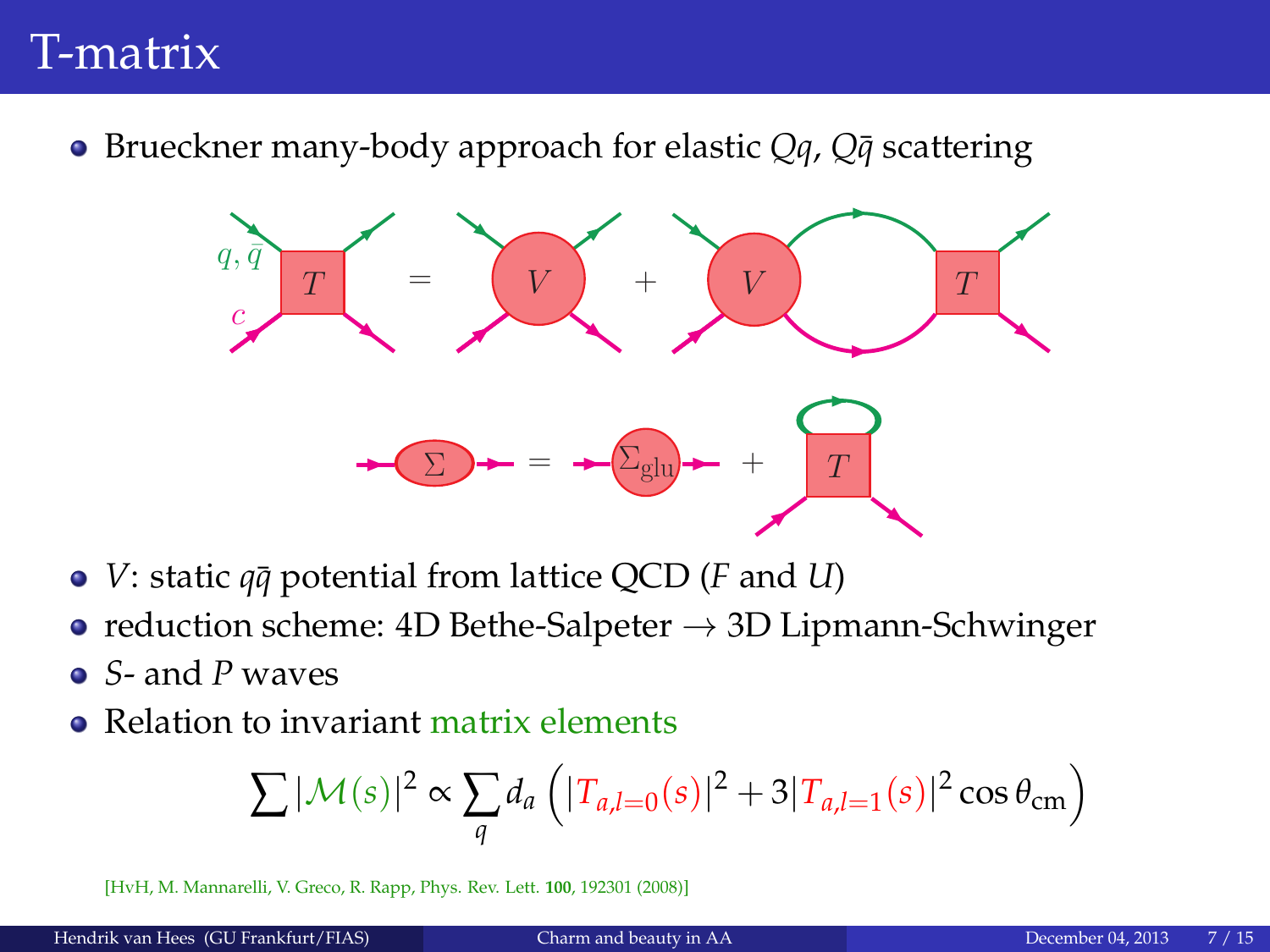### T-matrix results



- resonance formation at lower temperatures  $T \simeq T_c$
- melting of resonances at higher *T*
- model-independent assessment of elastic *Qq*, *Q* $\bar{q}$  scattering!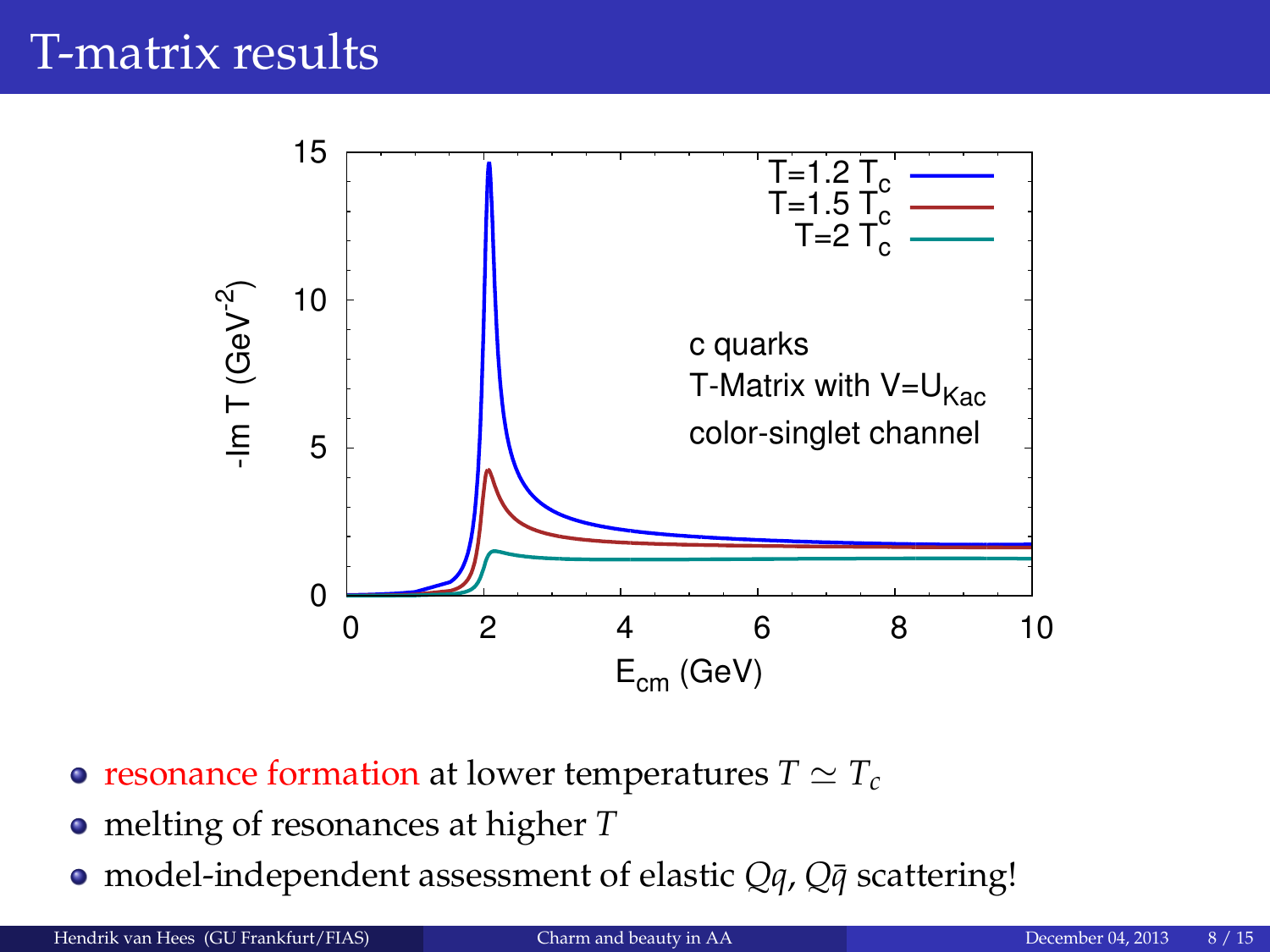# <span id="page-8-0"></span>Nonphotonic electrons at RHIC

- **•** form D and B mesons via quark-antiquark coalescence
- use PYTHIA for semi-leptonic decays
- comparison to single-electron data from PHENIX (200 *A*GeV Au-Au collisions)

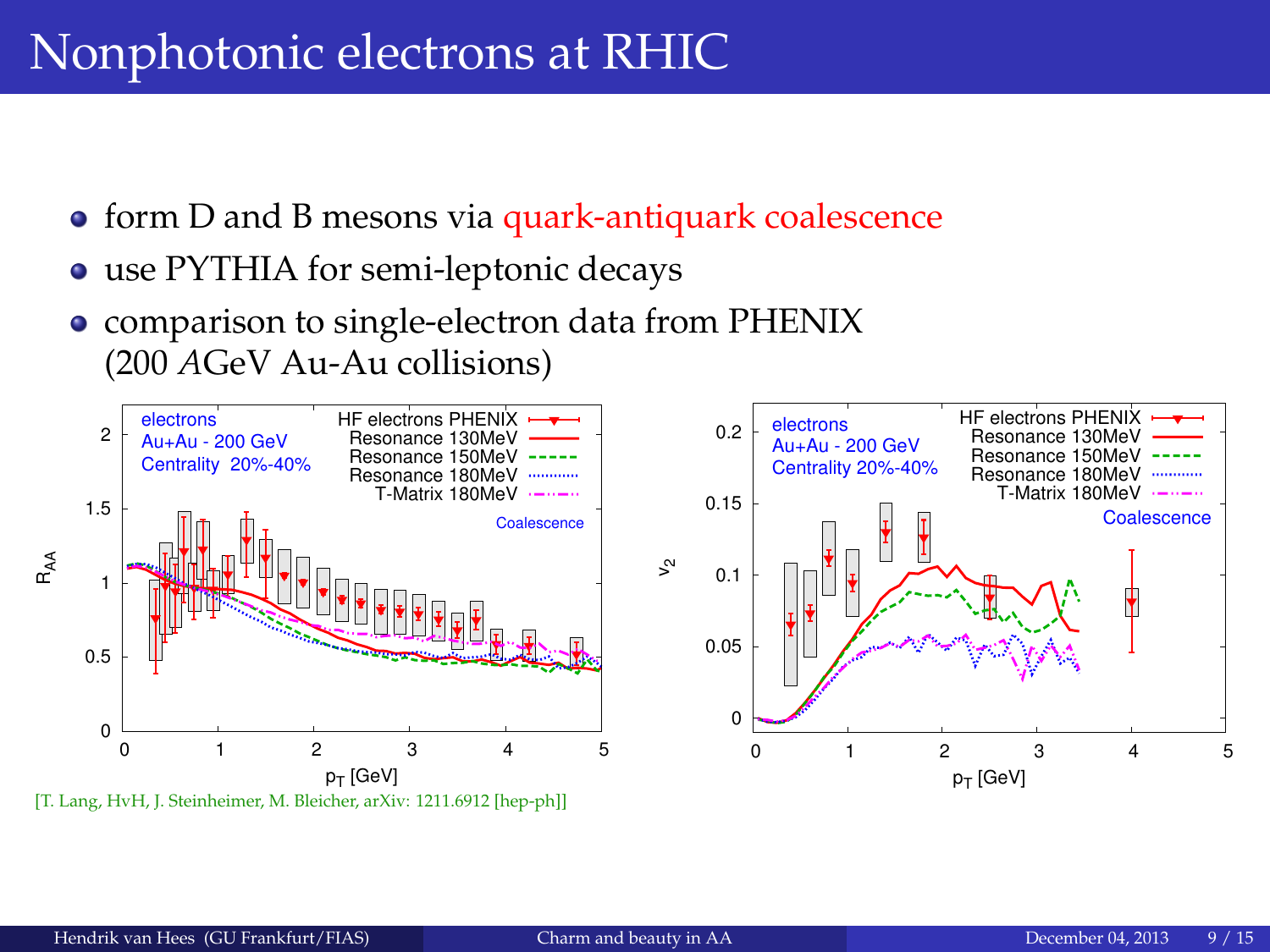### <span id="page-9-0"></span>D mesons at LHC

- **•** form D via quark-antiquark coalescence
- comparison to D-meson data from ALICE (2.76 *A*TeV Pb-Pb collisions)



[T. Lang, HyH, J. Steinheimer, M. Bleicher, arXiv: 1211.6912 [hep-ph]]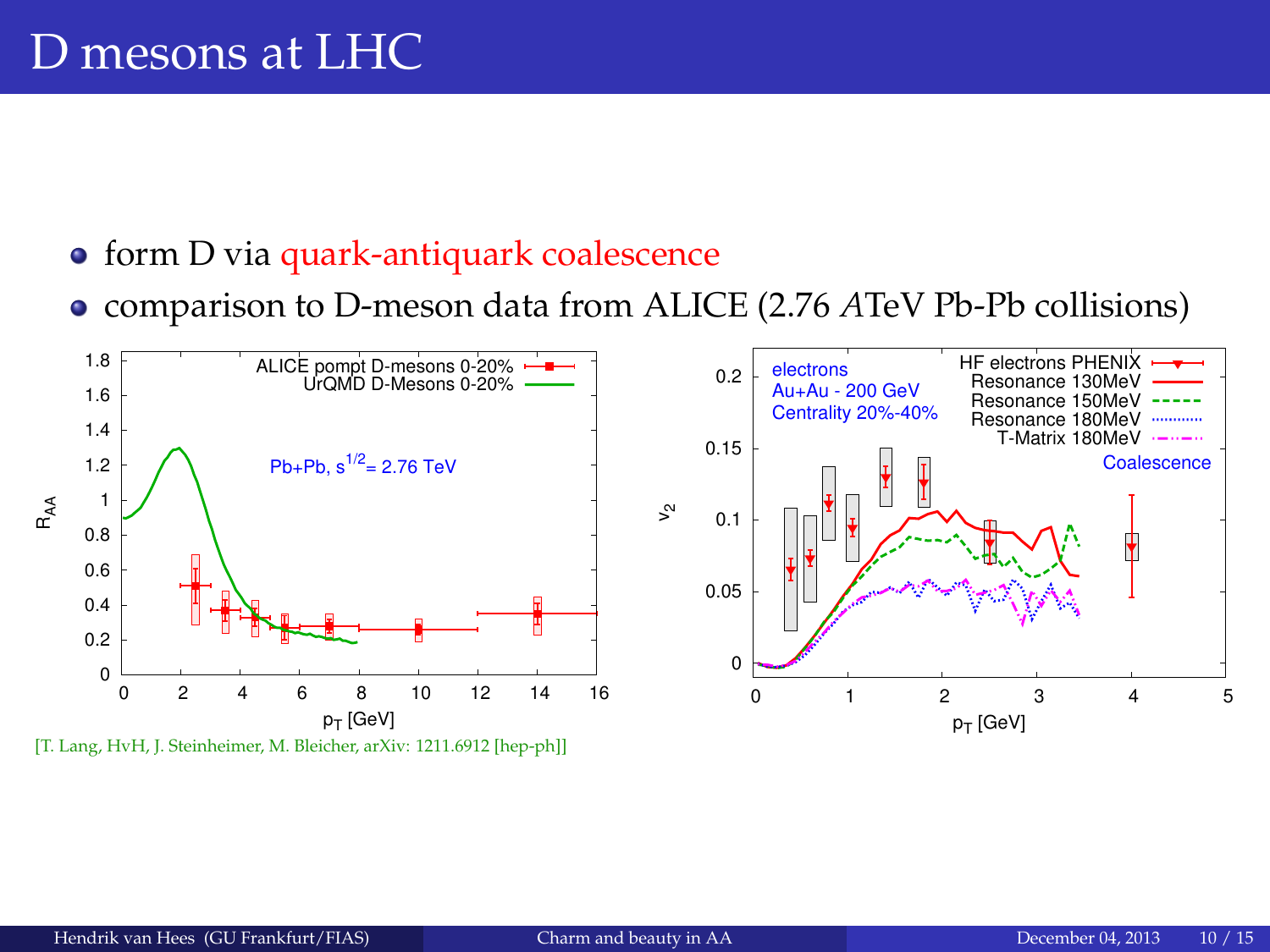### <span id="page-10-0"></span>D mesons at FAIR

- **•** form D via quark-antiquark coalescence
- large sensitivity to initial HQ distributions (use estimates from HSD and PYTHIA)

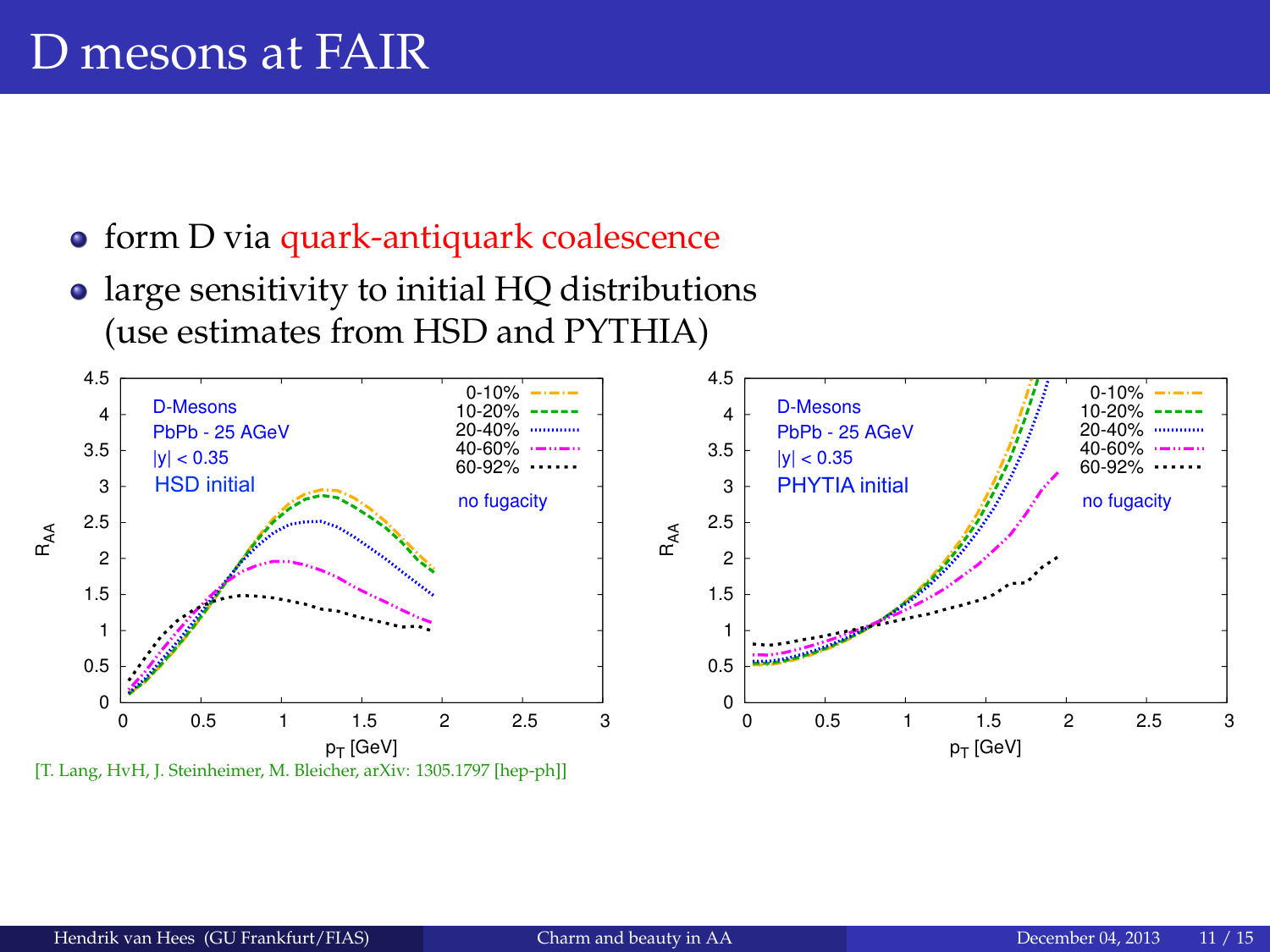- form D via quark-antiquark coalescence
- large sensitivity to initial HQ distributions (use estimates from HSD and PYTHIA)



[T. Lang, HyH, J. Steinheimer, M. Bleicher, arXiv: 1305.1797 [hep-ph]]



0-10% 10-20%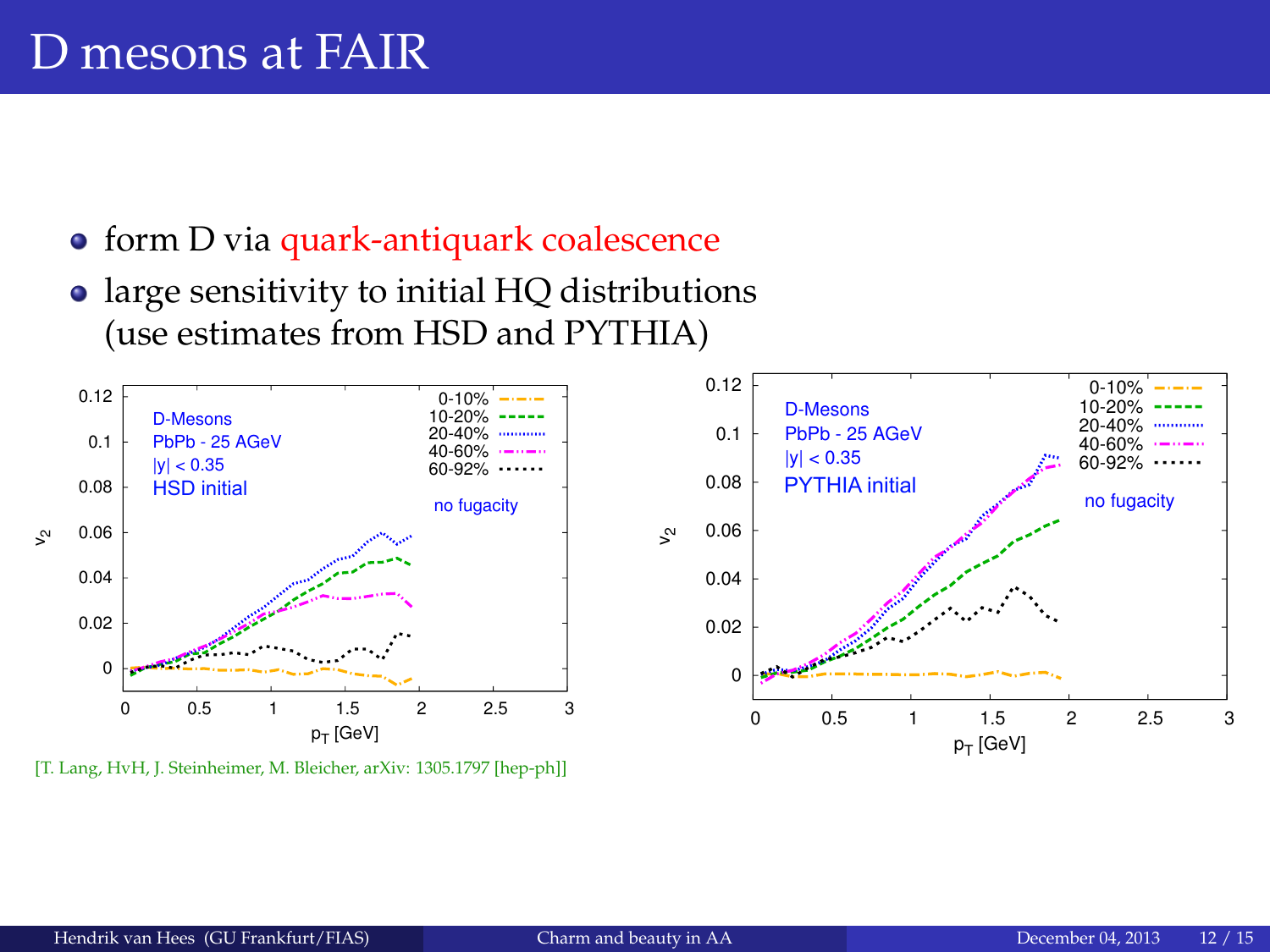- form D via quark-antiquark coalescence
- large sensitivity to initial HQ distributions (use estimates from HSD and PYTHIA)
- large  $\mu_B$  in resonance model:  $\bar{c}$  more dragged than  $c$



[T. Lang, HvH, J. Steinheimer, M. Bleicher, arXiv: 1305.1797 [hep-ph]]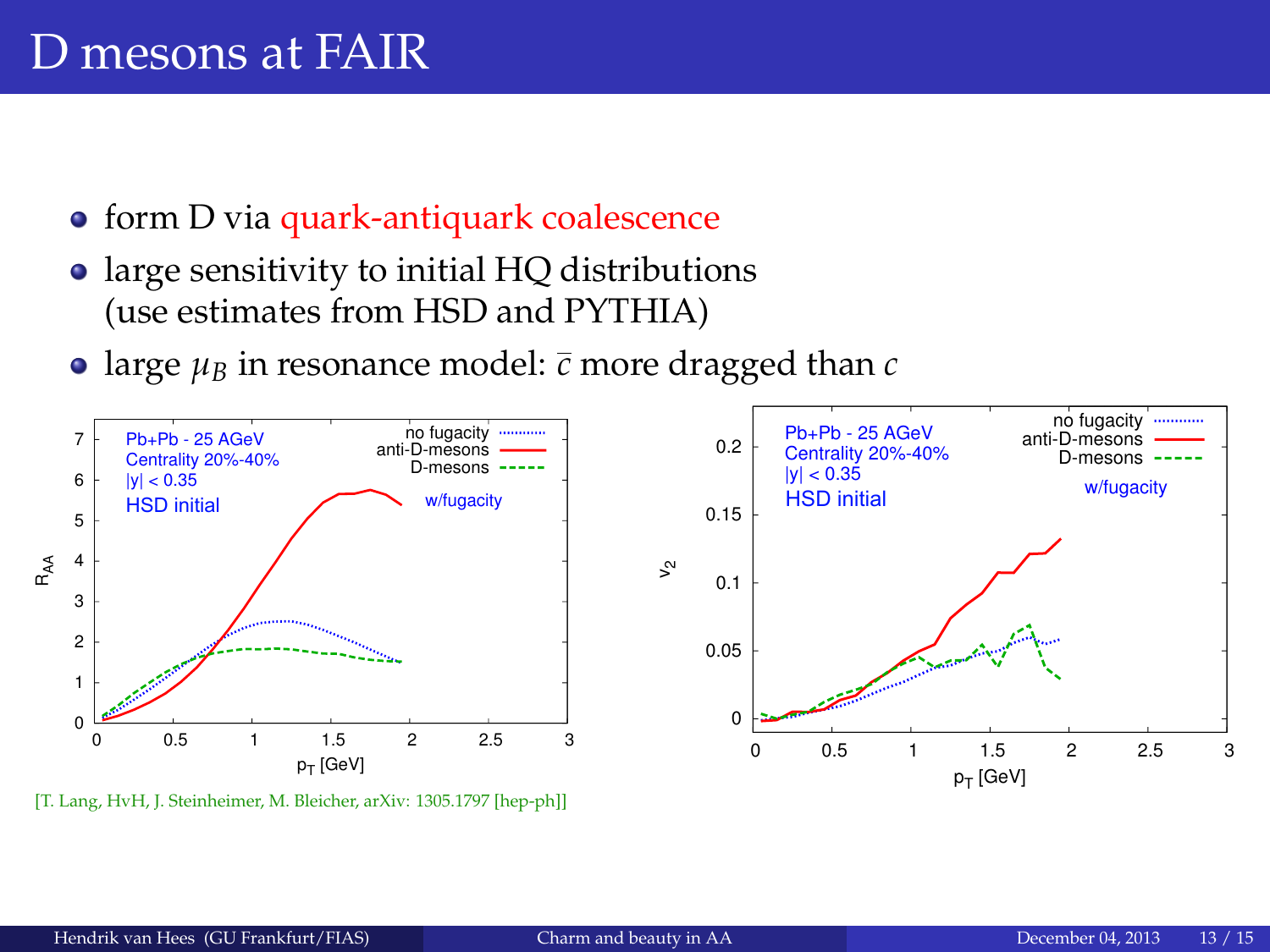# <span id="page-13-0"></span>Dileptons from correlated  $\overline{D} \overline{D}$  decays

• for  $m_{\phi} \lesssim M_{\ell^+ \ell^-} \lesssim m_{\bar{I}/\psi}$ :

dilepton emission from thermal OGP and from correlated  $D\overline{D}$  decays

• medium modifications of D and  $\overline{D}$  destroy correlations



[T. Lang, HyH, J. Steinheimer, M. Bleicher, arXiv: 1305.7377 [hep-ph]]